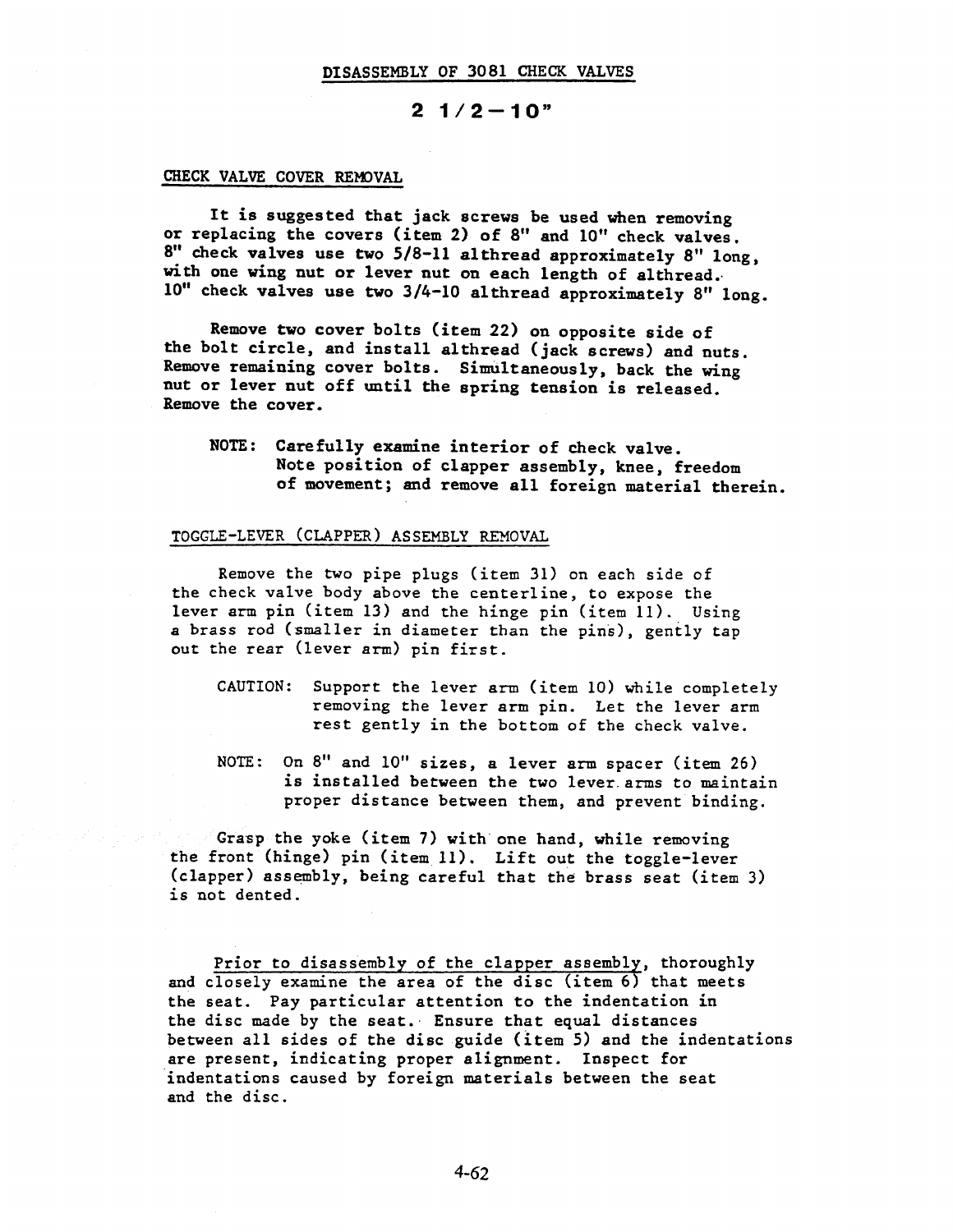CAUTION: If indentations are discovered on the disc, examine this same relative area of the seat for dents/nicks.

# TOGGLE-LEVER (CLAPPER) DISASSEMBLY

Removing the disc guide bolt (item 23) from the center of the disc guide (for 2" through 8"), or sixteen disc guide screws (item 25) from the periphery of the disc guide (item 5) (for i0" only); permits separation of the disc guide from the disc retainer (item 4), and provides access to the disc (item 6).

NOTE: An O-Ring (item 20) is installed on the disc guide bolts in sizes  $2\frac{1}{2}$ ", 3", 4", 6" & 8".

When installing a new disc, fiber spacer washers between the disc retainer and the disc guide MAY or MAY NOT be required. The fiber spacer washers (item 33) are installed, IF REQUIRED, to ensure that the proper "squeeze" on the disc (item 6) is obtained by the disc guide and the disc retainer. Too many fiber spacer washers between the disc guide and disc retainer will not generate sufficient squeeze on the disc (not a watertight seal), permitting water to get between the disc and disc retainer; pushing the disc out of the disc retainer, giving the disc a "swollen" appearance and resulting in insufficient pressure drop (too little head loss) across that particular check valve.

Not enough fiber spacer washers between the disc guide and disc retainer can generate TOO MUCH squeeze on the disc, causing it to "round off" aroumd the disc guide, resulting again in insufficient pressure drop (too little head loss) across that particular check valve.



In Fig 1 above, ADD fiber spacer washers (item 33) between the disc guide (item 5) and disc retainer (item4), until bulge disappears, but disc cannot be rotated.

In Fig 2 above, REMOVE fiber spacer washers between disc guide and disc retainer, until disc cannot be rotated and no bulge appears.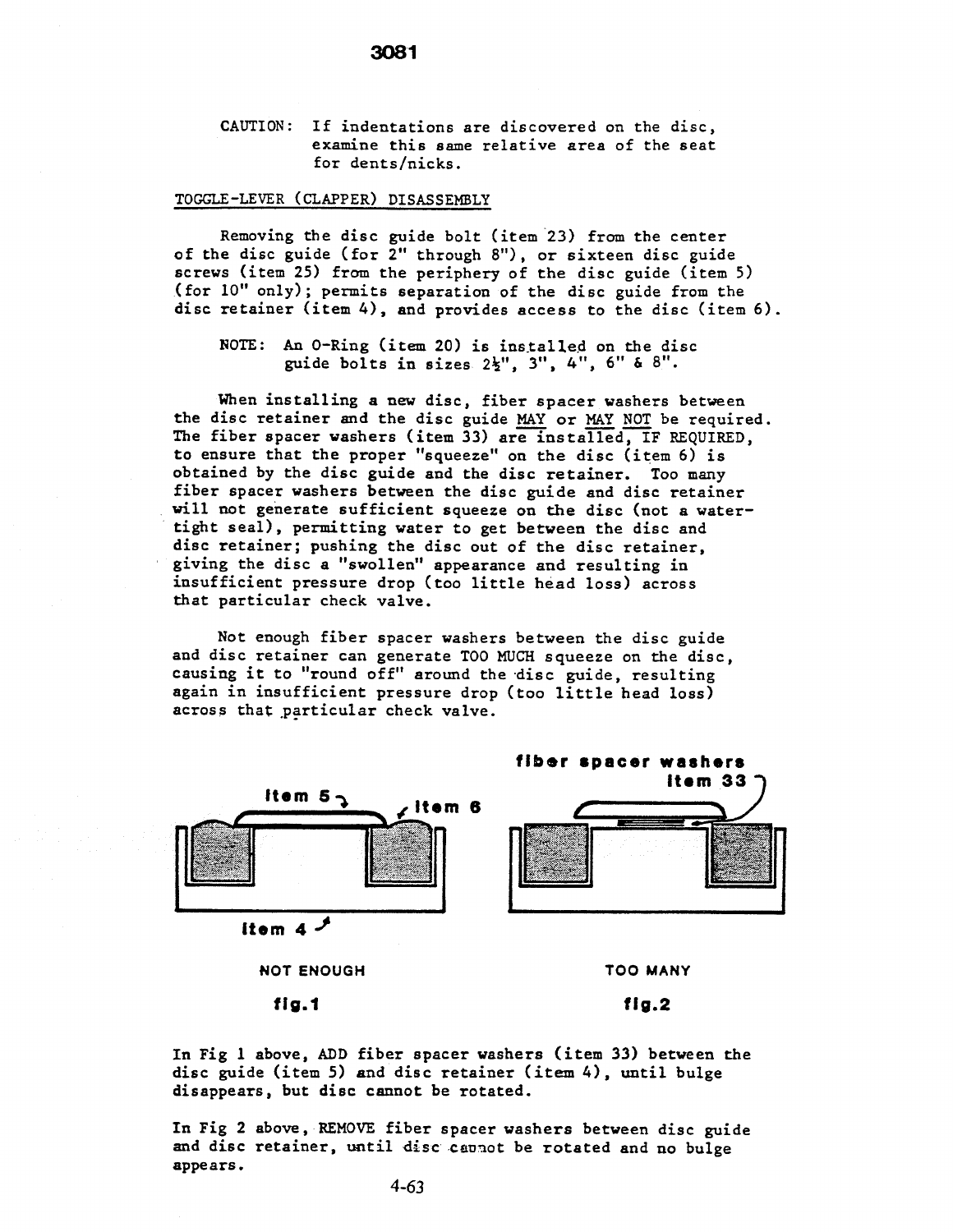A straight edge just touching the disc guide, the disc and the disc retainer will indicate proper squeeze on the disc WHEN NO LIGHT CAN BE SEEN BETWEEN THE BOTTOM OF THE STRAIGHT EDGE AND THE DISC.



Two grey (thin) and one red (thick) spacer washers with each kit.

Inspect all internal parts for wear, corrosion, erosion or mineral buildup. Thoroughly clean all parts and bearing surfaces; replace any damaged parts.

## TOGGLE-LEVER (CLAPPER) REASSEMBLY

Insert disc in disc retainer. Install fiber spacer washers as required, to give the correct amount of squeeze. Insert and tighten the disc guide bolt or disc guide screws as required. Lay the toggle-lever (clapper) assembly aside.

Inspect the seat (item 3) for nicks and cleanliness. In the event the seat is nicked or dented, very fine wet-or-dry sandpaper may be used to "polish out" the blemish. Remove the seat only if damage cannot be polished out.

CAUTION: Use a very fine grade of sandpaper that will retain the abrasive properties when wet.

> Polish the inside diameter of the throat and the beveled area of the seat.

> Polish in as wide an arc as possible, to ensure a proper and continuous match between the seat and the disc.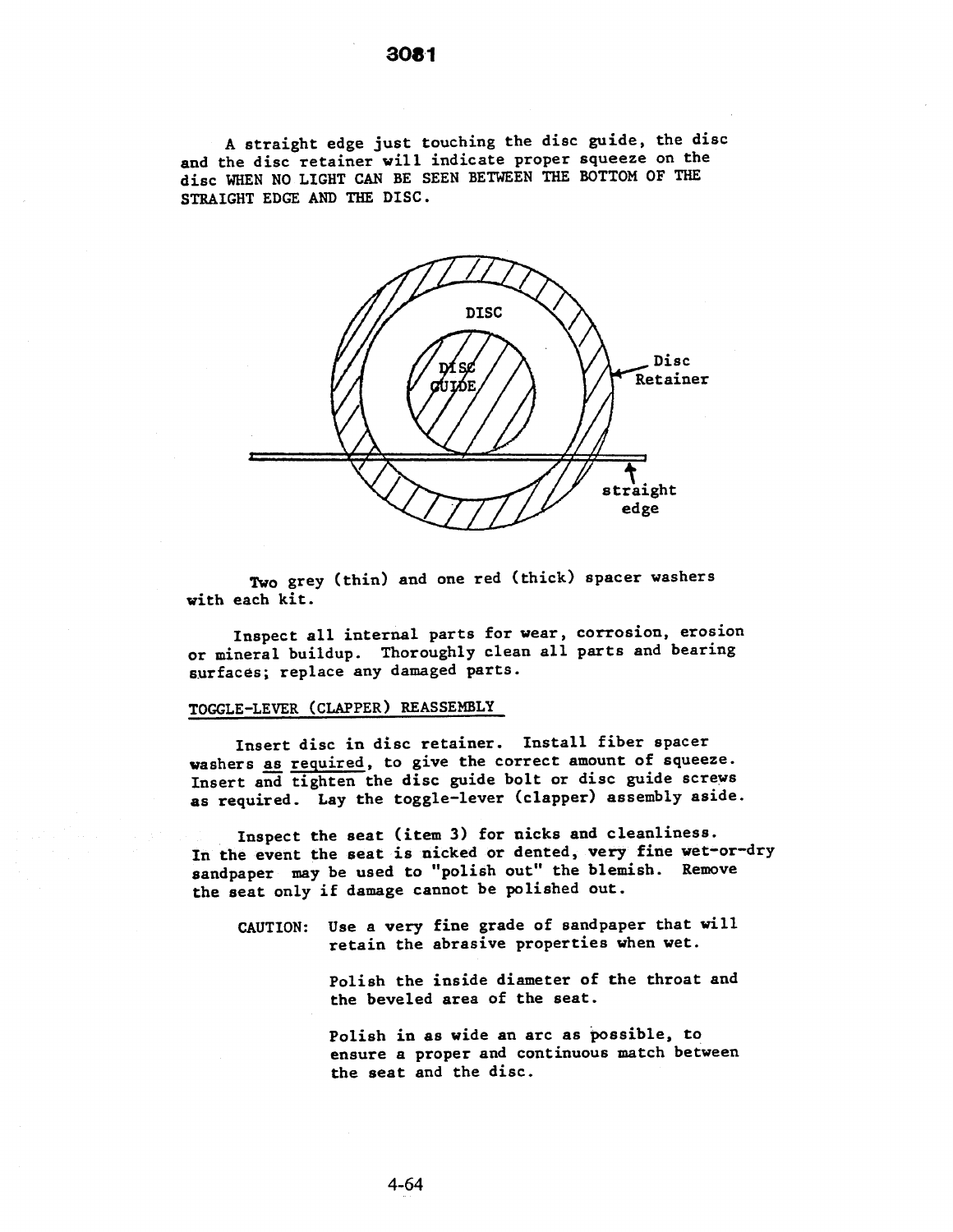#### ALIGNMENT"OF THE CLAPPER ASSEMBLY

3081

Re-install clapper assembly. Do not permit disc guide to come in contact with the seat. Damage to seat may occur.

Support clapper assembly in one hand, insert through cover cavity and install hinge pin.

With clapper assembly supported by hinge pin only, exert pressure to force disc against the seat, and leave an imprint of the seat in the disc. Remove clapper assembly. Inspect disc to ascertain that alignment is correct.

NOTE: Alignment is correct if seat leaves imprint on disc equidistant on all sides of disc guide, as indicated by FIG. i.



In the event the seat imprint resembles FIG. 2, adjust hinge pin bushing OUT, on side corresponding to least distance between seat imprint and disc guide. In FIG 2 above, adjust hinge pin bushing on your RIGHT out. (For proper perspective, assume that you are looking into the inlet check valve).

#### REASSEMBLY

To reassemble, reverse the order of disassembly. When installing the toggle-lever (clapper) assembly in the valve body, use care that the valve seat is not nicked or otherwise damaged. When the two pins that hold the toggle-lever (clapper) assembly are installed, be sure to note that the knee (yoke, item 7) of the toggle-lever (clapper) assembly pivots upward freely into the opening.

NOTE: If the toggle-lever (clapper) assembly is installed with the knee pivoting downward, the valve will fail to function.

If both check valve #I and #2 are disassembled simultaneously be sure that the HEAVY spring is installed in the  $\frac{1}{2}$  check valve cover cavity; and in sizes  $2\frac{1}{2}$ ", 3", 4", 6" & 8", ensure that the finned clapper assembly is installed in the #i check valve body.

Follow instructions, "To place in service" and "Testing", as set forth in the appropriate technical manual.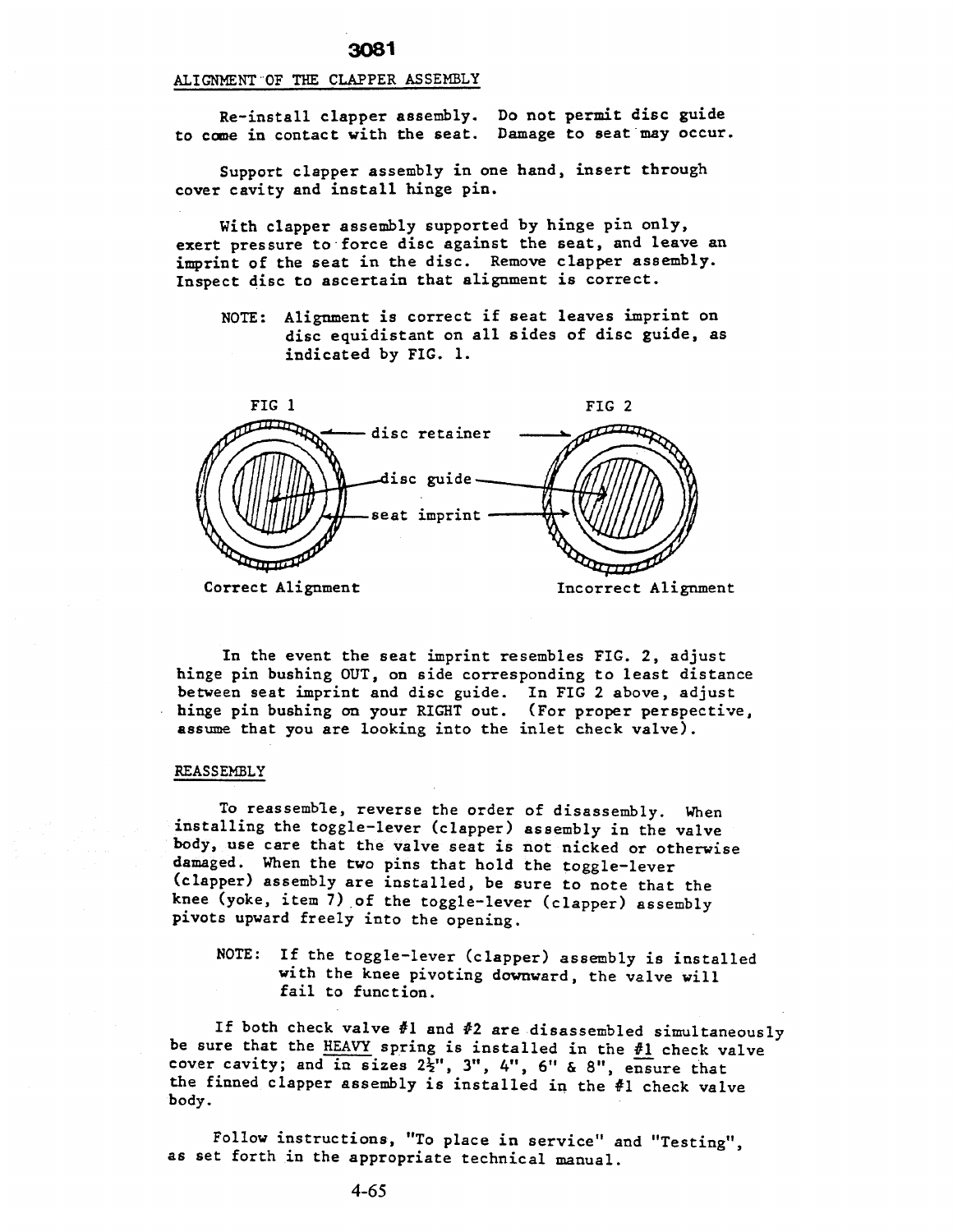Flat in shape. Manufactured in three sizes, for use on different size reduced pressure principle backfiow prevention devices, as follows:

| $CDHS-20$     | $RP-2/RP-1$ Size                                         |
|---------------|----------------------------------------------------------|
| 3/4"          | $3/4$ ", $1$ ", $1\frac{1}{2}$ " & $1\frac{1}{2}$ " RP-2 |
| $1\ddagger$ " | $2''$ , $2\frac{1}{2}''$ & $3''$ RP-1                    |
| 2"            | $4$ ", $6$ ", $8$ " & $10$ " RP-1                        |

Supply (inlet) pressure is transmitted through the high pressure sensing line, and introduced into the intermediate body through the high pressure sensing port. It is directed against the top of the diaphragm, overcomes the spring tension and pushes the disc down against the seat, closing the discharge port.

Pressure from the zone between the two check valves is transmitted through the opening connecting the CDHS-20 to the body of the first check valve, and is directed against the bottom of the diaphragm. This pressure combines with the spring action to push the diaphragm up. This carries the disc away from the seat, and opens the discharge port.

The area of the piston (exposed to atmospheric pressure through the vent in the cover) essentially equlas the area of the disc (that is exposed to atmospheric pressure through the discharge port). The pressures exerted on these areas tend to cancel'each other, thereby balancing the relief valve.

#### Disassembly of the CDHS-20

To remove cover (item 3), remove cover screws (item 20). Four used on  $3/4$ ", six on  $1\frac{1}{4}$ " and 2" sizes. Remove cover.

To remove intermediate body (item 2), remove all intermediate body cap screws (6 on  $3/4"$ , 8 on  $1\frac{1}{4}$ " & 12 on  $2"$ ), except two, Leave these two on opposite sides of bolt circle.

While exerting pressure downward on the intermediate body to prevent the forcible ejection of the intermediate body by the spring, remove the two remaining intermediate body cap screws. Remove the intermediate body.

Examine the intermediate body assembly closely. Pay particular attention to the condition of the bellofram and diaphragm. Inspect for small pinholes, tears, cleanliness.

Examine the areas near the stem nuts for cleanliness.

## To Remove Stem Assembly from the Intermediate Body

With wrenches or sockets of the proper size, on both upper and lower stem nuts (item 16), remove the upper stem nut.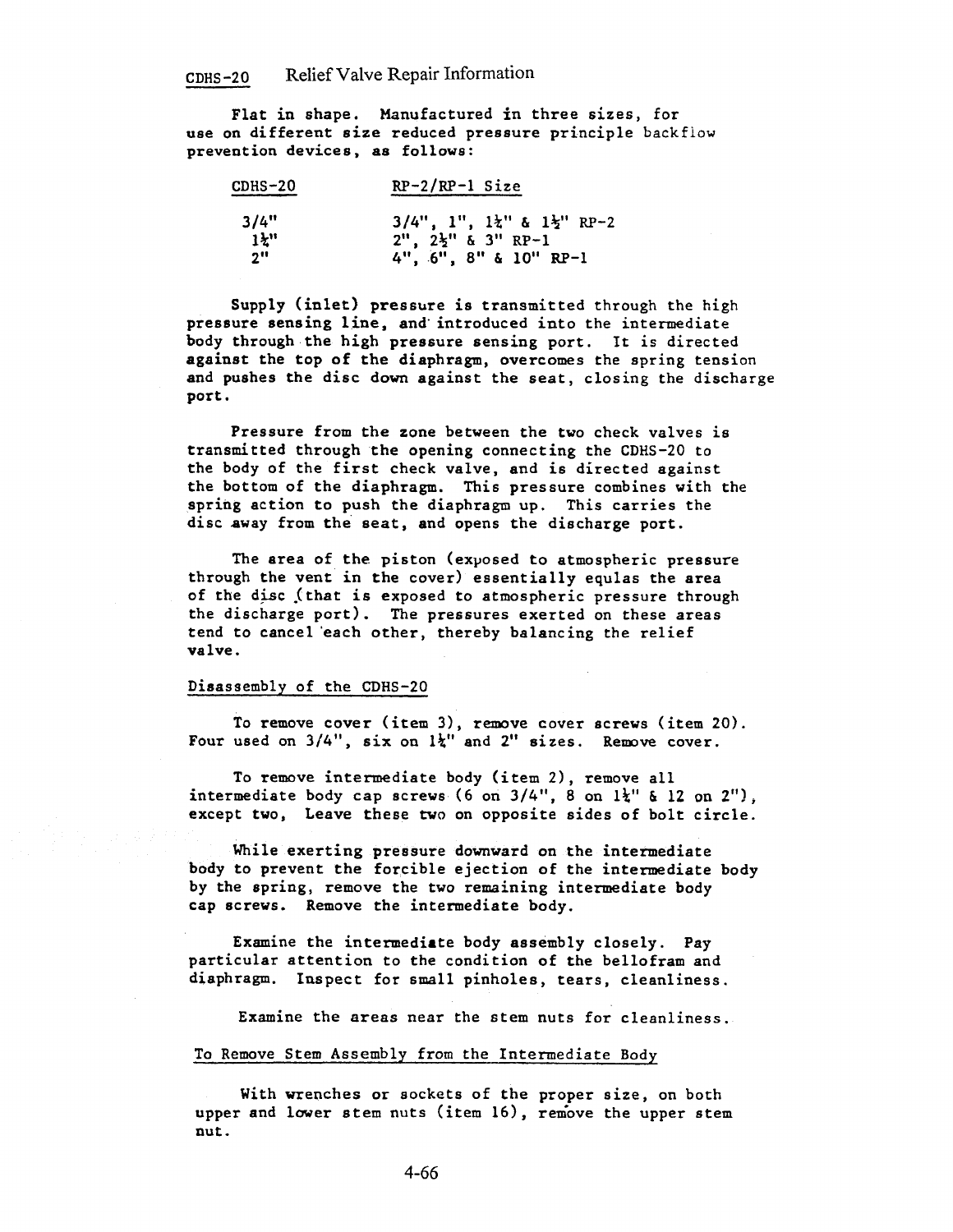Lift off the piston (item 5), the upper stem o-ring (item 15), the bellofram (item 12) and the retainer plate (item 6). Notice the machined recess in the bottom of the piston that accommodates the upper stem o-ring.

The stem (item 4) may be removed from the intermediate body.

Clean and replace all parts as necessary.

## To Remove Diaphragm Assembly from Stem

Using a vice with brass jaws, or two pieces of wood between the jaws of a regular vice, or a wrench; Grasp the stem as near the diaphragm washer (item 7) as possible. With a wrench or socket of the proper size, remove the lower stem nut.

The disc guide (item I0), the disc (item 9) and the disc retainer (item 8) are removed as an assembly. Remove the diaphragm (item 13), the lower stem o-ring (item 15) and the diaphragm washer (item 7) from the stem.

Notice that the diaphragm washer in the 3/4" CDHS-20 is flat, and DOES NOT have a machined recess to accommodate the lower stem o-ring, while the diaphragm washer on the  $1\frac{1}{2}$ " and 2" CDHS-20 DOES have a machined recess to accommodate the lower stem o-ring.

## To Remove Disc from Disc Retainer

Remove the disc guide. It should fall out. Insert a flat, blunt tool through the hole in the disc, between the disc and disc retainer, and pry the disc out.

#### Reassembly of the CDHS-20

Reassembly is. the reverse of disassembly.

Ensure that the disc is completely and firmly under the machined lip of the disc retainer on all sides.

With the stem (long end up) held in a vice with brass jaws, etc., install the diaphragm washer, lower stem o-ring, diaphragm, disc retainer assembly, disc guide and lower stem nut  $(1\text{\texttt{k}}''$  and 2" CDHS-20).

For  $3/4$ " CDHS-20 - With the stem (either end up), install the diaphragm washer, diaphragm, lower stem o-ring, disc retainer assembly, disc guide and lower stem nut.

Note that the serrated area of the disc retainer is placed against the diaphragm.

Make certain the stem is free of nicks and burrs.

Insert stem, with diaphragm and disc retainer intact, through the delrin bushing in the intermediate body.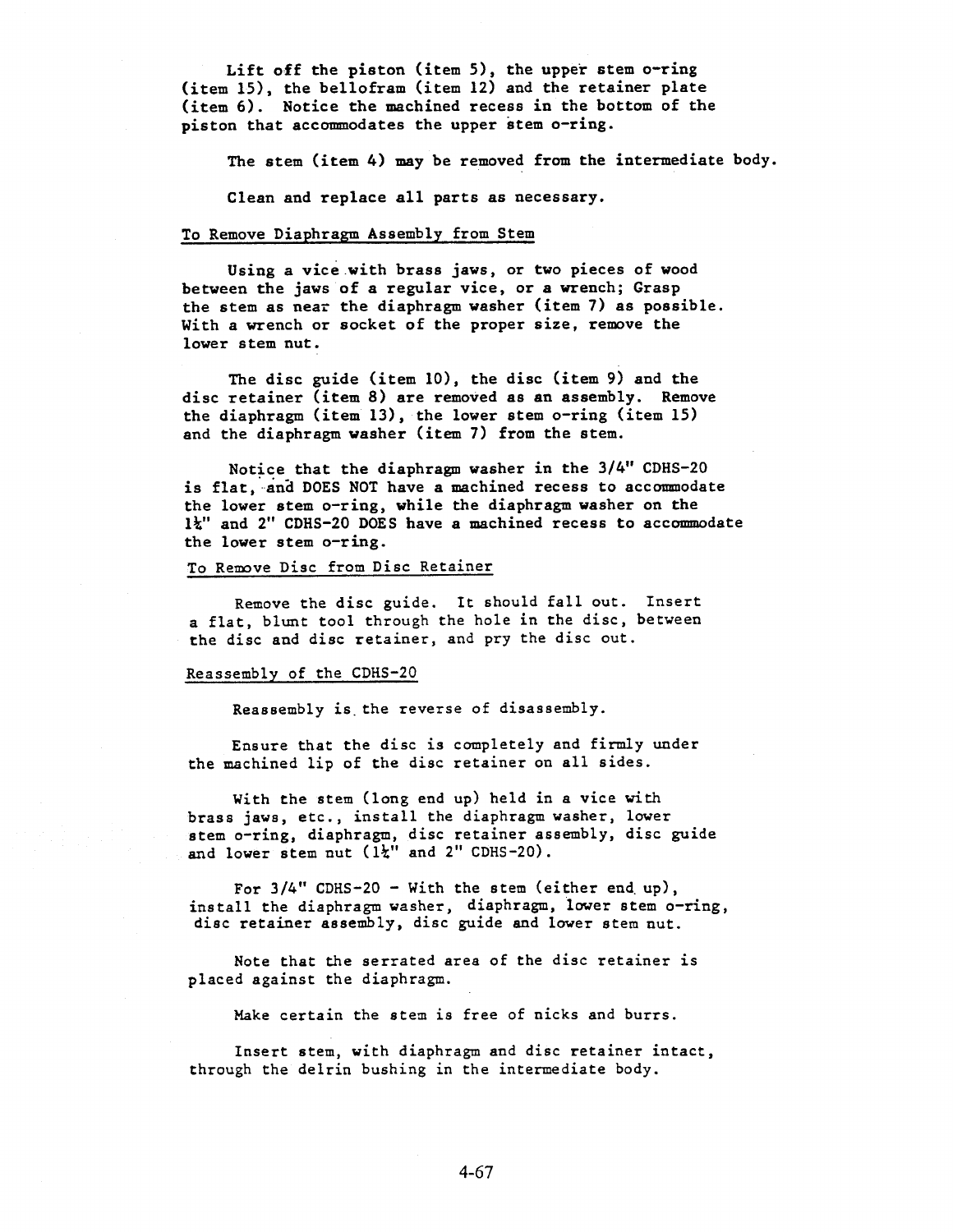# CDHS 20

Install the retainer plate, bellofram (with GLOSSY surface out; side with printing inside, next to piston), upper stem o-ring, piston and upper stem nut.

Do not over-tighten upper and lower stem nuts. Ensure that they are both snug.

On older  $1\overline{\star}$ " CDHS-20 only: Ensure that the gasket is between the diaphragm and intermediate body. Gasket not required on newer versions.

Insert all but two intermediate body cap screws;<br>through the intermediate body and diaphragm. Leave these two out on opposite side of the bolt circle.

On 3/4" CDHS-20 only: Ensure that the internal sensing port in the cover, the diaphragm and body are properly aligned, and that the diaphragm does not "fold over" and block the sensing port.

Position the the spring over the seat in the main body. Position the body of the CDHS-20, so that the opening to the check valve body (low pressure sensing) is pointing away from you.

On 1%" and 2" CDHS-20: The sensing line will be properly positioned if the sensing port of the intermediate body is positioned between the first and second bolt hole (to your left) of the low pressure sensing opening.

Press the intermediate body down on the body, and hold until two bolts on opposite sides of the bolt circle have been started. Start, and finger-tighten all remaining bolts.

Final tightening of the body bolts should follow the sequence below:



Position the bellofram flat against the upper portion of the intermediate body. Position the cover so that the vent hole is on the opposite side of the sensing line & port. Insert, and tighten the cover retaining screws.

Follow instructions, "To place in Service" and "Testing", set forth in the appropriate technical manual each and every time the pressure differential relief valve is repaired.